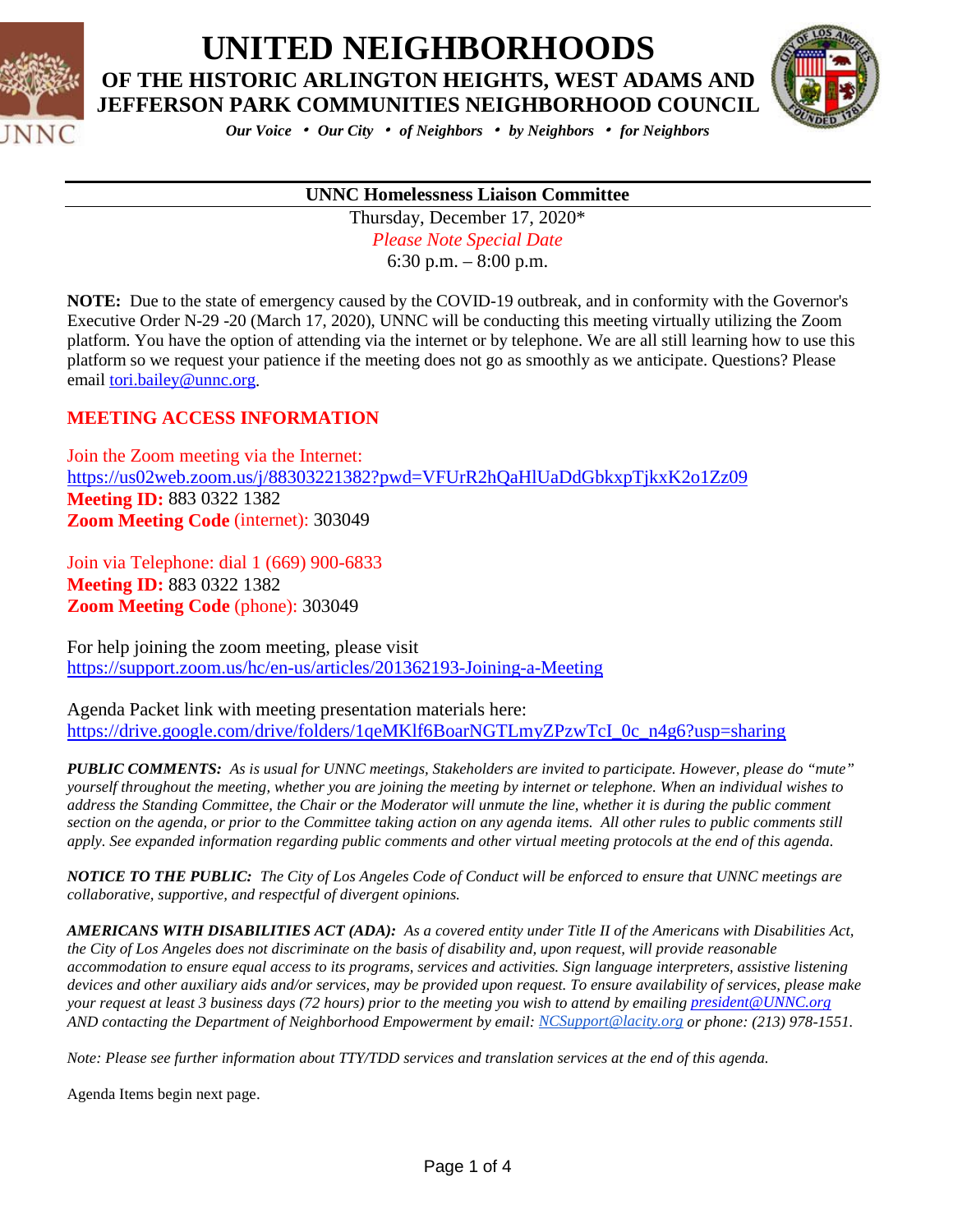



*Our Voice* • *Our City* • *of Neighbors* • *by Neighbors* • *for Neighbors*

### **AGENDA**

#### **UNNC Homelessness Liaison Committee Thursday, December 17, 2020 6:30 p.m.**

| 8:00          | (8) Adjourn                                                                                              |
|---------------|----------------------------------------------------------------------------------------------------------|
| $7:30 - 7:55$ | (5) Accessory Dwelling Units Tour Overview – PRESENTATION<br>Paula, Tori, and Lailani of United Dwelling |
| $7:15 - 7:30$ | (4) Recent Comptroller Housing November mtg review -- DISCUSSION                                         |
| $6:45 - 7:15$ | (3) Welcome Round Robin Current Issues/Solutions –<br>DISCUSSION AND POSSIBLE ACTION                     |
| $6:35 - 6:45$ | (2) Public Comment on non-agenda items/Announcements $-2$ minutes per speaker                            |
| $6:30 - 6:35$ | (1) Call to Order by Tori Bailey, Chair; Approval of Agenda                                              |

**Future Meetings**: The next scheduled meeting is Thursday, January 28, 2021 at 6:30 p.m., and subject to cancellation if no agenda items. *(Standing Committee meetings are usually held on the 4th Thursday of each month, currently via Zoom; schedule changed for the holidays.)*

#### *Time allocations for agenda items are approximate and may be shortened or lengthened at the discretion of the Chairperson.*

Comments from the public on agenda items will be heard only when the respective item is being considered. Comments from the public on other matters not appearing on the agenda that are within the Board's or Committee's jurisdiction will be heard during the General Public Comment period. Please note that under the Brown Act, the Board or Committee is prevented from acting on a matter that you bring to its attention during the General Public Comment period; however, the issue raised by a member of the public may become the subject of a future Board or Committee meeting. Public comment is limited to 1 minute per speaker, unless waived by the presiding officer of the Board or Committee.

The agendas for the UNNC meetings are normally posted for public review at some locations that are currently closed due to the COVID-19 crisis. However, this agenda is posted at the following location: South Seas House, 2301 West 24<sup>th</sup> Street, Los Angeles 90018. The agenda is also posted at the UNNC's official website at [www.UNNC.org.](http://www.unnc.org/)where you can also sign up to be notified of future meetings and events. Stakeholders may also subscribe to the City of Los Angeles Early Notification System (ENS), through the City's website at www.lacity.org, to receive notices for UNNC meetings. For more information, you may also contact the President of UNNC, at [president@UNNC.org](mailto:president@UNNC.org) or at 323-731-8686.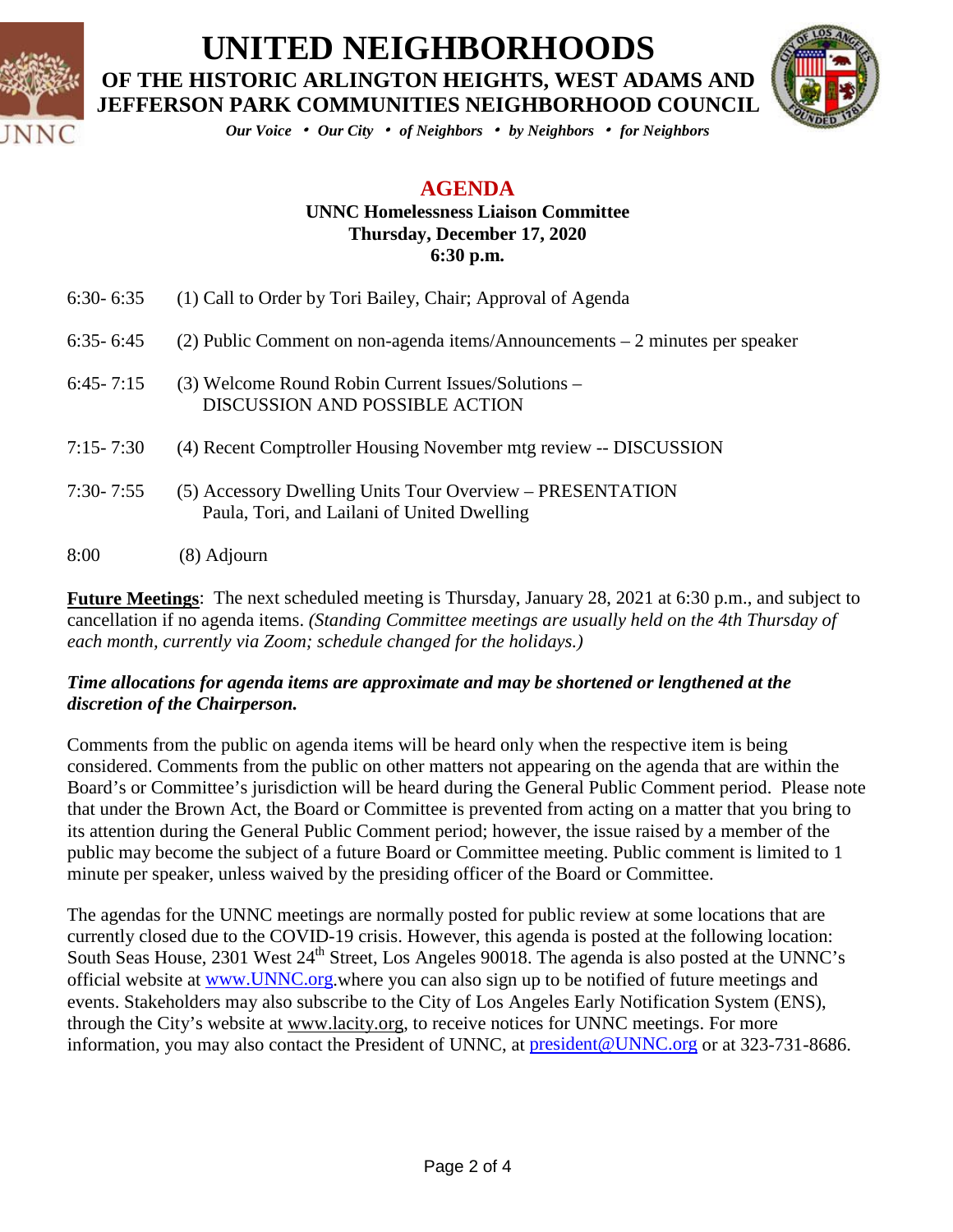



*Our Voice* • *Our City* • *of Neighbors* • *by Neighbors* • *for Neighbors*

**Please note**: All UNNC stakeholders are invited to participate in UNNC Standing Committee meetings. UNNC's Governing Board appoints Committee Chairs and Co-Chairs annually; these positions are open to all stakeholders. Per UNNC practice and policy, all stakeholders present at a Standing Committee meeting, including members of UNNC's Governing Board, are considered to be members of that committee for the duration of that meeting, and may equally participate, including by making motions and voting. Any action taken at the meeting is only a recommendation to the Governing Board; no Standing Committee may act on behalf of the Governing Board without prior authorization. UNNC's Governing Board members may be in attendance at its Standing Committee meetings as participants or observers. Per the California Open Meetings Act ("The Ralph M. Brown Act"), in accordance with Government Code Chapter 9 / meetings [54950 - 54963], Section 54952 (b), UNNC's Standing Committees are "legislative bodies" for the purposes of this Chapter. And, in accordance with Section 54952.2. (c) (6), nothing in this section prevents the attendance of a majority of the members of a legislative body at an open and noticed meeting of a standing committee of that body.

#### **Telecommunication Relay Services**

Telephone communication is one of the most important forms of communication in society today. Due to advancements in technology, telephone devices have evolved with new services and capabilities. Individuals who are deaf and hard of hearing, and individuals with a speech disability are following these trends and are rapidly migrating to more advanced telecommunications methods, both for peer-to-peer and third-party telecommunications relay service (TRS) communications.

Telecommunications Relay Service is a telephone service that allows persons with hearing or speech disabilities to place and receive telephone calls. TRS is available in all 50 states, the District of Columbia, Puerto Rico and the U.S. territories for local and/or long distance calls. TRS providers - generally telephone companies - are compensated for the costs of providing TRS from either a state or a federal fund. There is no cost to the TRS user. What forms of TRS are available? There are several forms of TRS, depending on the particular needs of the user and the equipment available: TRS includes: Text to Voice TIY-Based TRS; Speech-to-Speech Relay Service; Shared Non-English Language Relay Service; Captioned Telephone Relay Service; Internet Protocol Relay Service; and Video Relay Service.

Please visit this site for detail descriptions: <https://www.fcc.gov/consumers/guides/telecommunications-relay-service-trs>

Don't hang up! Some people hang up on TRS calls because they think the Communications Assistant (CA) is a telemarketer. If you hear, "Hello. This is the relay service .. . " when you pick up the phone, please don't hang up! You are about to talk, through a TRS provider, to a person who is deaf, hard-of-hearing, or has a speech disability.

If you have limitations hearing or speaking a specially-trained CA can relay telephone conversations for all of your calls. In California, dial 711to reach the California Relay Service (CRS). If you prefer having your calls immediately answered in your mode of communication, dial one of the toll-free modality- and language-specific numbers below. The call will be routed to the CRS provider.

TTY/VCO/HCO to Voice 1-800-735-29291/English 800-855-3000/Spanish

Voice to TTY/VCO/HCO